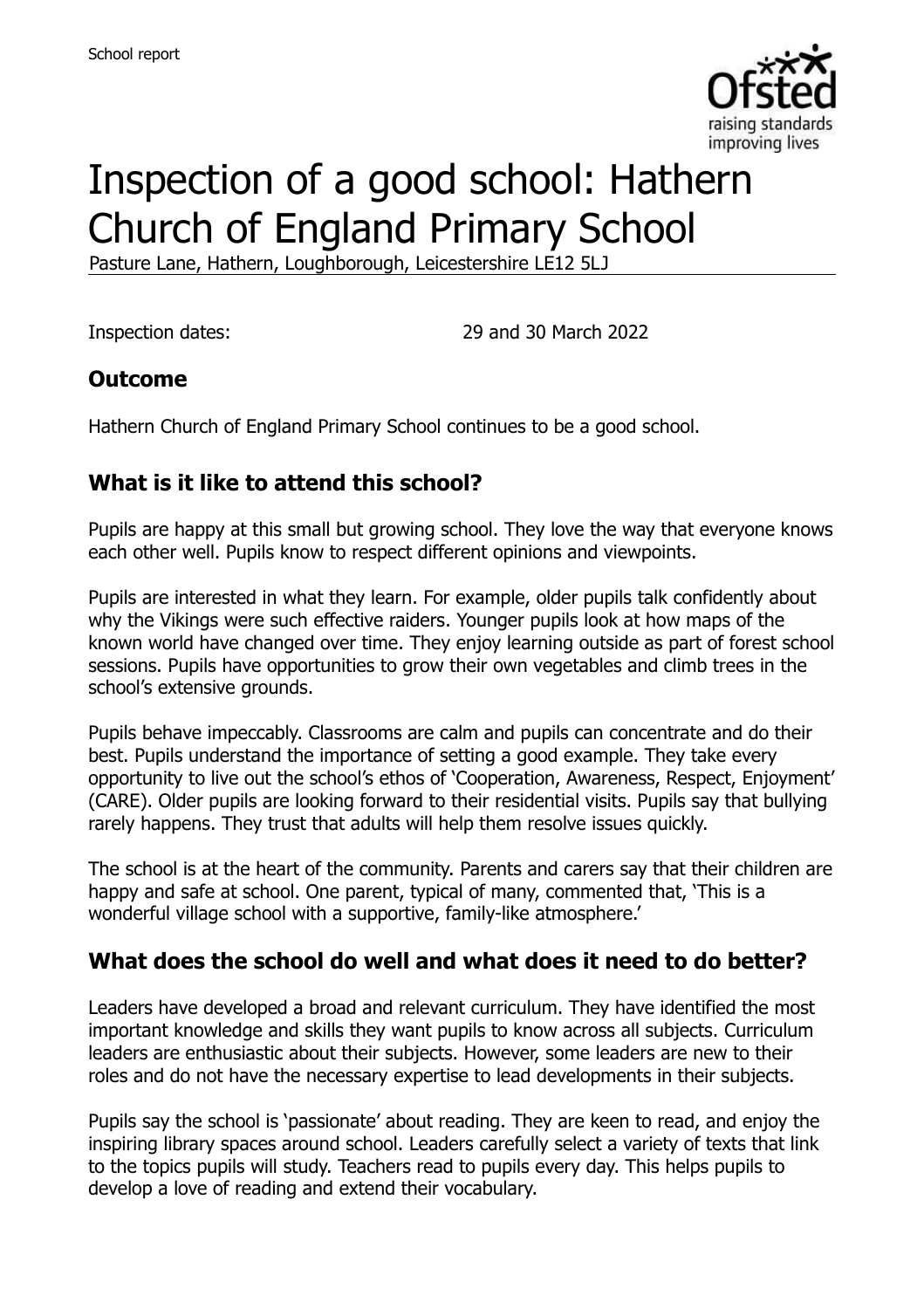

Leaders make sure that reading is taught well from the start of Reception. Younger pupils are provided with reading books that closely match the sounds they know. This helps them to become confident and enthusiastic readers. Older pupils read with fluency and confidence. Pupils who fall behind receive the right support so that they can catch up.

Teachers ensure that pupils learn and revisit important knowledge across all subjects. In science, for example, pupils revisit what they know about forces to help their 'rockets' take off. Teachers check what pupils remember and understand. They carefully plan next steps in pupils' learning and identify any extra support that pupils may need. In some subjects and classes, the planned activities do not always allow children to practise important skills well enough.

Teachers adapt their teaching to ensure that pupils with special educational needs and/or disabilities (SEND) have access to an ambitious curriculum. Teachers quickly spot pupils who need more support. Leaders ensure that they identify and put in place the precise help that pupils with SEND need.

Leaders carefully plan experiences and opportunities to help pupils prepare for life in modern Britain. Leaders ensure that pupils learn about different faiths and cultures. Pupils have opportunities to learn about people and communities that are different to their own. Pupils understand the importance of equality.

Pupils enjoy taking on responsibilities, such as being house captains and assembly helpers. Leaders ensure that all pupils represent the school in a sporting competition during the year. Pupils are proud of the many successes they have achieved.

Relationships are positive between children and adults in the Reception class. Children are supported to listen well and cooperate with others. Teachers ensure that activities are interesting and help children know more of the school's early years curriculum. For example, children observed and handled the newly hatched chick with sensitivity and fascination. They then used scientific words to compare its features with those of humans. Leaders think about how the learning in Reception links to learning that pupils will come across in the future.

Governors provide effective challenge and support to school leaders. They check that leaders are making the right decisions that continue to improve the school.

Staff say that they are proud to work at the school. They feel valued and supported. They appreciate the high-quality training that they receive, such as for early reading. Staff share leaders' and governors' high expectations for every child.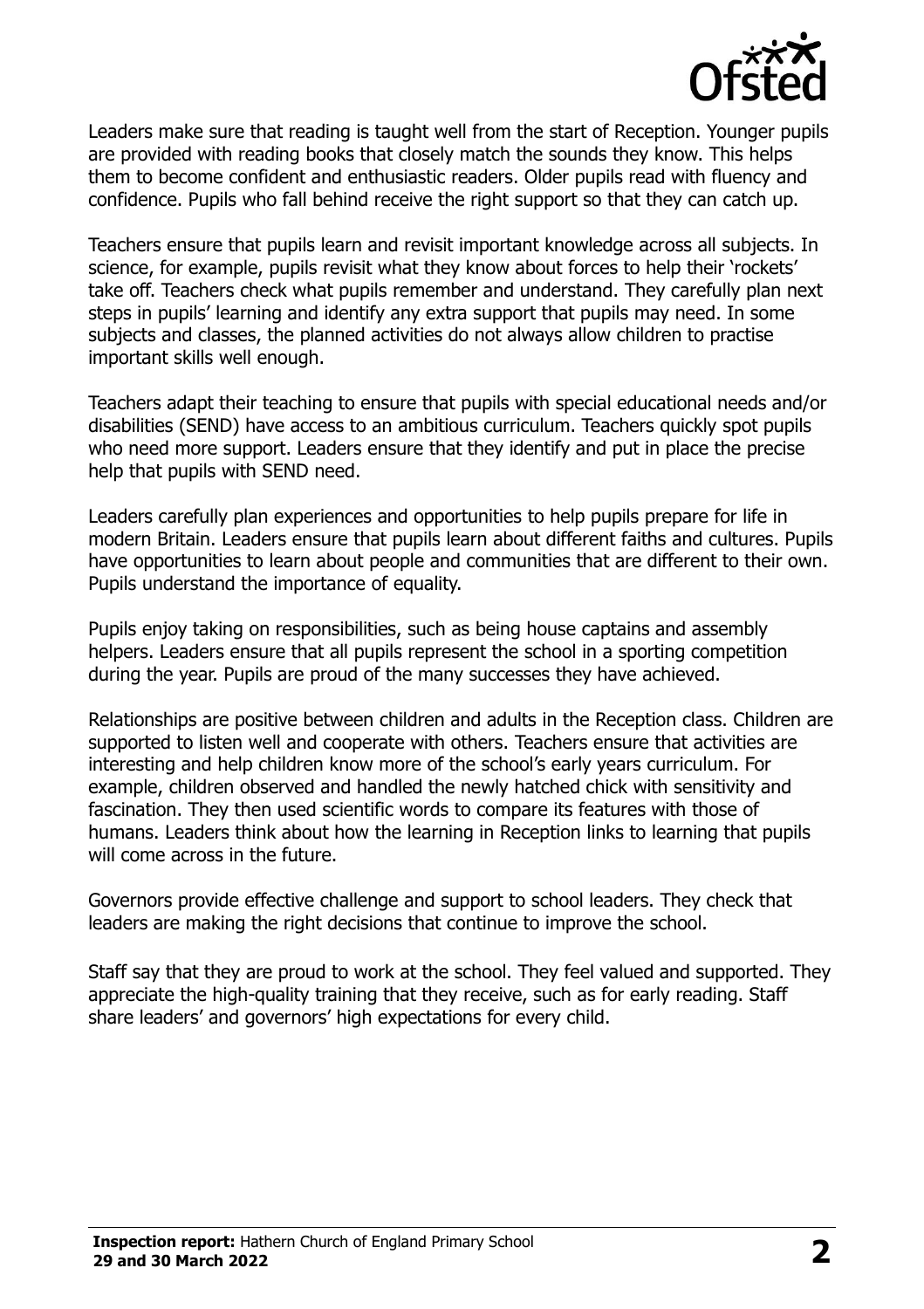

# **Safeguarding**

The arrangements for safeguarding are effective.

Safeguarding is given the highest priority. All staff receive regular training. They share their concerns about pupils' welfare with leaders quickly. Leaders record these concerns diligently. They work well with external agencies. They are tenacious in securing the right support for pupils who need it. Leaders ensure pre-employment recruitment checks are carried out thoroughly.

Pupils trust adults in school. They know their concerns and worries will be listened to. Pupils learn how to keep themselves safe in a range of situations, including online. They learn about respectful relationships and consent.

# **What does the school need to do to improve?**

# **(Information for the school and appropriate authority)**

- Leaders have not ensured that pupils have sufficient opportunities to independently apply their knowledge from one subject to another. This hinders their deeper understanding of the school's curriculum. Leaders should ensure that teachers provide pupils with sufficient opportunities to apply their knowledge in different contexts across subjects.
- Some staff are new to subject leadership or new to their area of responsibility. This means they do not yet have sufficient expertise to make checks on their subject. Leaders should ensure that all subject leaders have the knowledge and expertise to make checks and develop their subject area.

### **Background**

When we have judged a school to be good, we will then normally go into the school about once every four years to confirm that the school remains good. This is called a section 8 inspection of a good or outstanding school, because it is carried out under section 8 of the Education Act 2005. We do not give graded judgements on a section 8 inspection. However, if we find evidence that a school would now receive a higher or lower grade, then the next inspection will be a section 5 inspection. Usually this is within one to two years of the date of the section 8 inspection. If we have serious concerns about safeguarding, behaviour or the quality of education, we will deem the section 8 inspection as a section 5 inspection immediately.

This is the second section 8 inspection since we judged the school to be good in November 2012.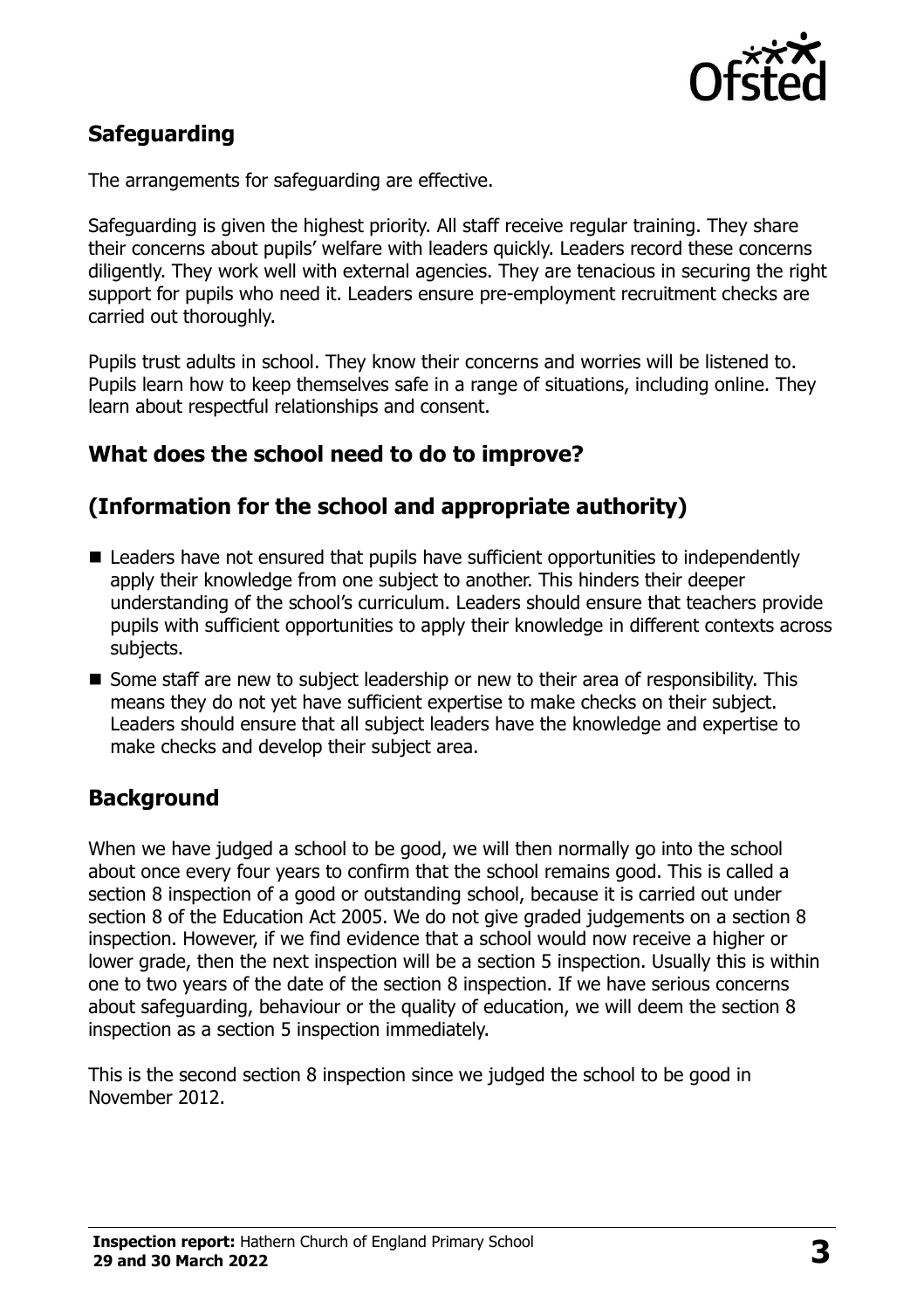

### **How can I feed back my views?**

You can use [Ofsted Parent View](https://parentview.ofsted.gov.uk/) to give Ofsted your opinion on your child's school, or to find out what other parents and carers think. We use information from Ofsted Parent View when deciding which schools to inspect, when to inspect them and as part of their inspection.

The Department for Education has further [guidance](http://www.gov.uk/complain-about-school) on how to complain about a school.

If you are the school and you are not happy with the inspection or the report, you can [complain to Ofsted.](https://www.gov.uk/complain-ofsted-report)

#### **Further information**

You can search for [published performance information](http://www.compare-school-performance.service.gov.uk/) about the school.

In the report, '[disadvantaged pupils](http://www.gov.uk/guidance/pupil-premium-information-for-schools-and-alternative-provision-settings)' refers to those pupils who attract government pupil premium funding: pupils claiming free school meals at any point in the last six years and pupils in care or who left care through adoption or another formal route.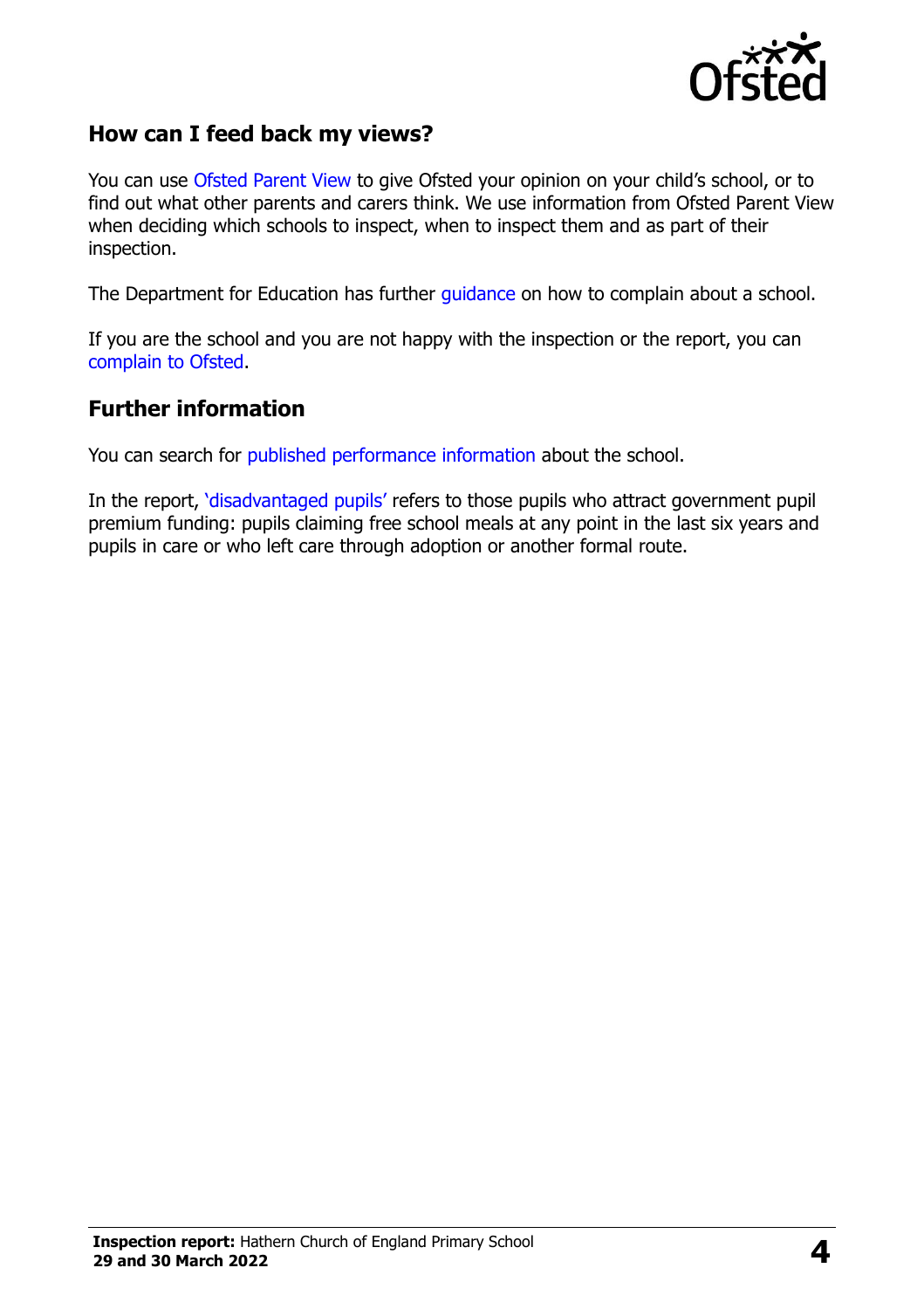

# **School details**

| Unique reference number             | 120175                                                               |
|-------------------------------------|----------------------------------------------------------------------|
| <b>Local authority</b>              | Leicestershire                                                       |
| <b>Inspection number</b>            | 10212518                                                             |
| <b>Type of school</b>               | Primary                                                              |
| <b>School category</b>              | Voluntary controlled                                                 |
| Age range of pupils                 | 5 to 11                                                              |
| <b>Gender of pupils</b>             | Mixed                                                                |
| Number of pupils on the school roll | 187                                                                  |
| <b>Appropriate authority</b>        | The governing body                                                   |
| <b>Chair</b>                        | Tim Farthing                                                         |
| <b>Headteacher</b>                  | Stephen Dunn                                                         |
| Website                             | www.hathernprimary.org/                                              |
| Date of previous inspection         | 19 January 2017, under section 8 of the<br><b>Education Act 2005</b> |

# **Information about this school**

- The school is a Church of England voluntary-controlled school within the Diocese of Leicester.
- The school's most recent section 48 inspection took place in November 2017. This is an inspection of the school's religious character.
- The school is part of the Loughborough Primary Academy Partnership.
- The school does not use any alternative provision.

# **Information about this inspection**

This was the first routine inspection the school received since the COVID-19 pandemic began. The inspector discussed the impact of the pandemic with leaders and has taken that into account in their evaluation of the school.

- The inspector met with the headteacher, curriculum leaders and groups of staff.
- The inspector spoke with five members of the governing body, including the chair. A discussion was held with a representative from the local authority.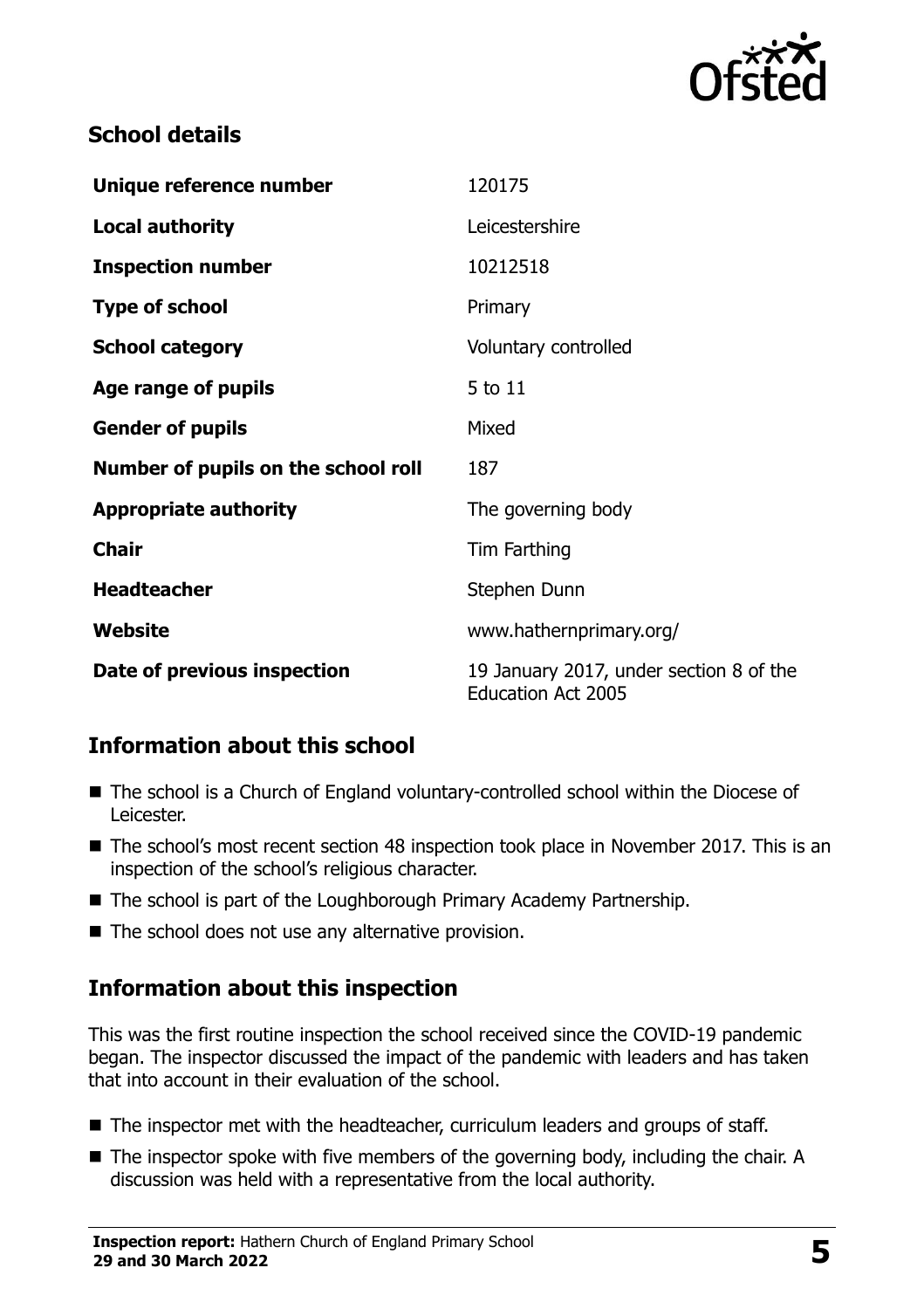

- The inspector carried out deep dives in the following subjects: early reading, science and history. For each deep dive, the inspector visited lessons, looked at curriculum planning, reviewed pupils' work and spoke with pupils and teachers about their lessons.
- The inspector listened to pupils in Years 1, 2 and 3 read.
- The inspector met with groups of pupils and spoke to other pupils during social times.
- A wide range of documents were scrutinised, including those relating to safeguarding, attendance and behaviour. The inspector also scrutinised the school's single central record.
- The inspector reviewed the responses to Ofsted's online questionnaire, Ofsted Parent View, including free-text responses. The inspector also spoke with parents at the end of the school day. The inspector considered the responses to the staff survey.

#### **Inspection team**

Joanne Sanchez-Thompson, lead inspector Ofsted Inspector